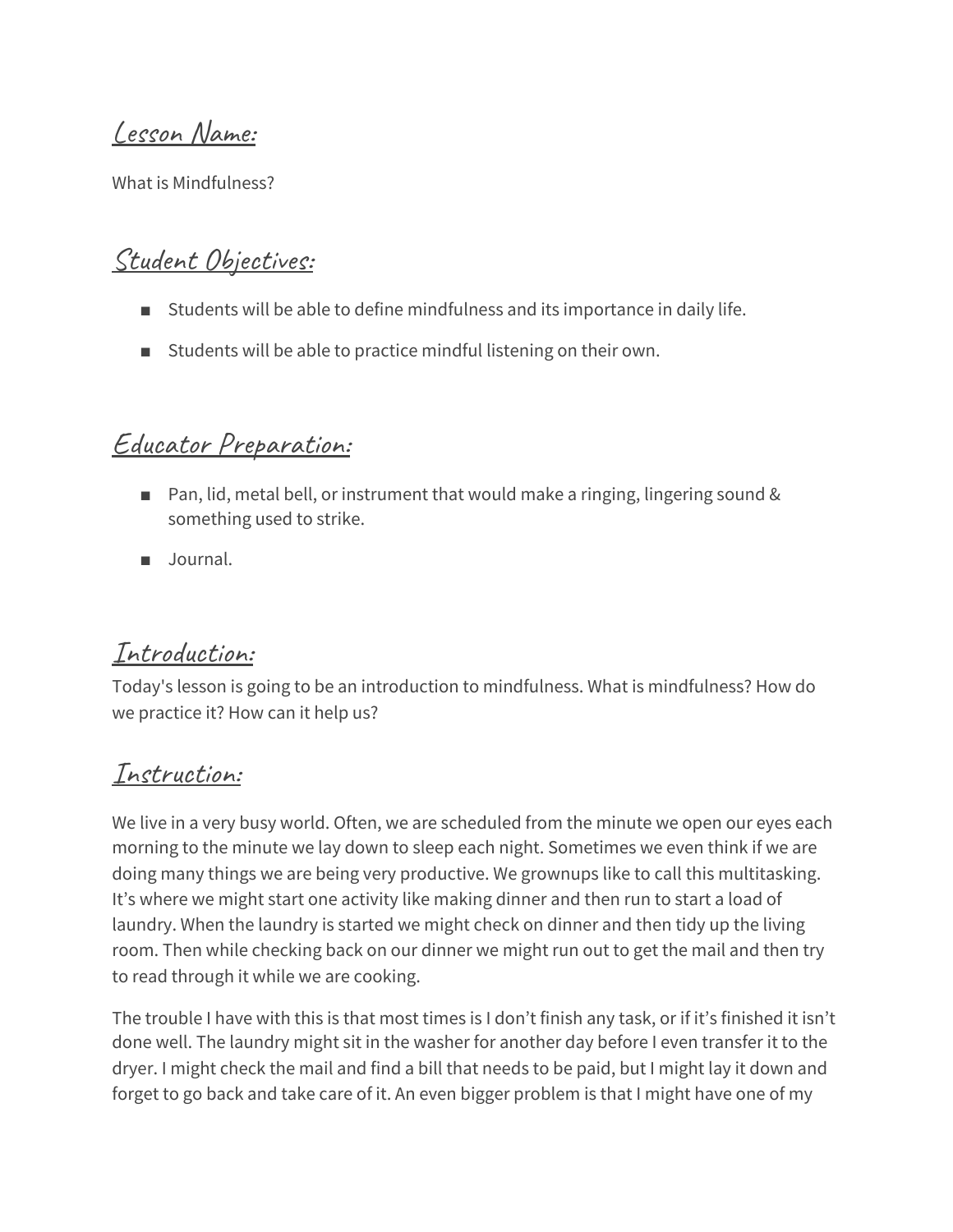children or my husband trying to talk to me while I'm "multitasking" and I haven't really heard anything they said to me. When I sit down later I start thinking of all the things I didn't finish or I wonder if my daughter asked me to pick her up for practice at a certain time and then I get worried.

That stress and worry can lead to so many problems. Sometimes I get headaches or even tummy aches from worrying. If I am mindful of my surroundings, thoughts, and feelings I am more present. I am focusing on what is happening now. I'm no longer worrying about something that happened in the past or that might happen in the future, I'm using my senses to be present and mindful.

Mindfulness means awareness of our thoughts, feelings (Emotional and physical). When we are mindful, our thoughts tune into what we're sensing in the present moment.

When we practice mindful behavior we often find ourselves more relaxed. Our blood pressure, heart rate, and breathing all slow down and our muscles even relax. Practicing mindfulness helps us be present and not get upset when things do not go as planned, it helps us appreciate the current time without being anxious about what might happen next.

Mindfulness might help you perform better in sports, school, music—really everything! When you notice what is happening around you it can help you feel calm and in control of your thoughts and emotions. This would be super great before a big test or maybe a dance recital or ballgame, right?!

We are going to begin by focusing on our sense of hearing. Often we hear things, but they are in the background so we tune them out. Sometimes we hear our parents talk to us, but we aren't listening to the words they are saying. Think about when you raise your hand to answer a question in class… are you listening to the answers of those called before you or are you hearing their voices, but focused on what you want to share with the class?

## Interaction:

I am going to have you watch me first. I have a lid and a spoon. What do you notice about it? They are both metal, shiny, small etc. What do you think would happen if I hit the lid with the spoon? Listen. It makes a loud sound doesn't it? I want you to listen again, now that you know what happens. Does the sound stop quickly? No, it really rings out for a bit, doesn't it? Listen again, and this time close your eyes. I want you to raise your hand when you no longer hear the sound. Ask them to open the eyes and discuss how everyone stopped hearing the sound at a different time. When there is a new sound, like the lid and spoon, we pay closer attention to it because it is something we've never heard before or not often.